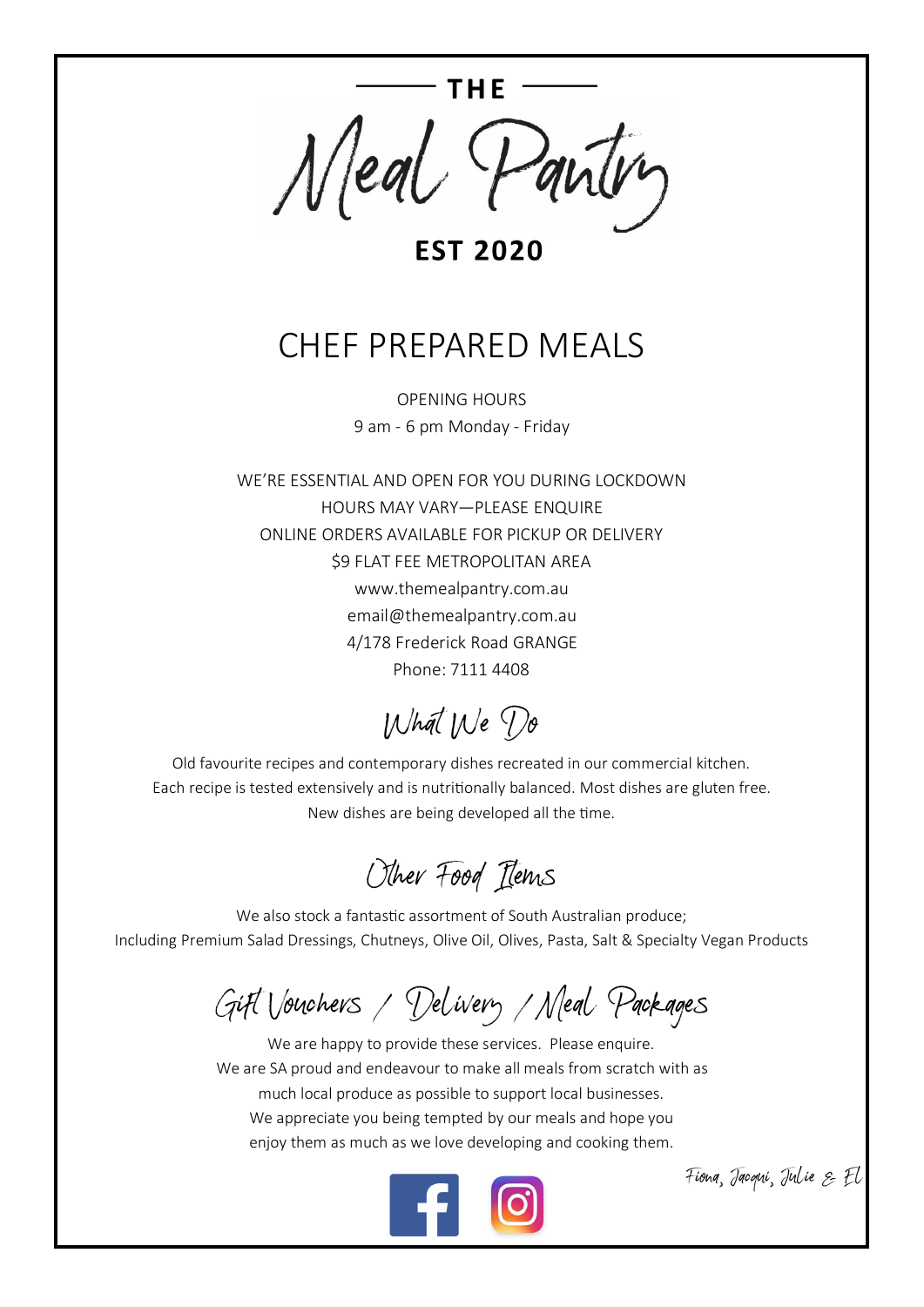## Individual Tray Meals

Our individual tray meals are snap frozen to ensure freshness and are designed to be a generous single serve.

| <b>BEEF &amp; POTATO CURRY with Rice</b>      | GF | \$10.90 |
|-----------------------------------------------|----|---------|
| <b>BEEF RAGU with Pasta</b>                   |    | \$9.90  |
| BEEF in RED WINE with Potatoes                | GF | \$10.90 |
| <b>BEEF STROGANOFF with Pasta</b>             |    | \$10.90 |
| <b>BOLOGNESE with Pasta</b>                   |    | \$9.90  |
| <b>BUTTER CHICKEN with Rice</b>               | GF | \$10.90 |
| CHICKEN & CHORIZO Ragu with Pasta             |    | \$10.90 |
| <b>CHICKEN &amp; MUSHROOM Creamy Pasta</b>    |    | \$9.90  |
| <b>CORNED BEEF with Vegetables</b>            |    | \$10.90 |
| <b>GREEN CHICKEN CURRY with Rice</b>          | GF | \$10.90 |
| LAMB MOUSSAKA Cauliflower Bechamel GF \$10.90 |    |         |
| <b>LASAGNE Traditional Meat</b>               |    | 9.90    |
|                                               |    |         |

| <b>MEXICAN BEEF with Corn &amp; Rice</b>  | GF | \$10.90 |
|-------------------------------------------|----|---------|
| <b>MUSTARD CHICKEN with Vegetables</b>    | GF | \$10.90 |
| OSSO BUCCO with Potato Mash               | GF | \$12.90 |
| PORK LOIN with Soba Noodles               |    | \$11.90 |
| PORK & VEAL Meatballs with Pasta          |    | \$10.90 |
| <b>ROAST LAMB with Roasted Vegetables</b> | GF | \$14.90 |
| <b>SALMON &amp; PRAWN Pasta</b>           |    | \$12.90 |
| SHEPHERDS PIE with Pumpkin Potato Mash GF |    | \$9.90  |
| SRI LANKAN BEEF CURRY with Rice           | GF | \$10.90 |
| <b>TERIYAKI CHICKEN with Rice</b>         | GF | \$10.90 |
| THAI RED BEEF CURRY with Rice             | GF | \$10.90 |

*5*00g Container (serves *2*)

Available frozen.

*9*00g Container (serves *4*)

Available frozen.

Serve with your favourite rice, pasta, salad, vegetables or crusty bread.

|    | 500 q   | 900 q   |
|----|---------|---------|
| GF | \$13.90 | \$24.90 |
| GF | \$14.90 | \$24.90 |
| GF | \$14.90 | \$24.90 |
| GF | \$14.90 | \$24.90 |
| GF | \$14.90 | \$24.90 |
| GF | \$14.90 | \$24.90 |
| GF | \$14.90 | \$24.90 |
| GF | \$15.90 | \$24.90 |
| GF | \$14.90 | \$24.90 |
| GF | \$14.90 | \$24.90 |
| GF | \$14.90 | \$24.90 |
| GF | \$15.90 | \$24.90 |
|    | \$14.90 | \$24.90 |
| GF | (800g)  | \$19.90 |
| GF | \$14.90 | \$24.90 |
| GF | \$14.90 | \$24.90 |
| GF | \$14.90 | \$24.90 |
|    |         |         |

| Siges Available frozen. | 30Oq       | $\mathscr{D}\!\mathscr{O}_q$ |
|-------------------------|------------|------------------------------|
| <b>BROCCOLI Rice</b>    | GF \$ 5.00 | \$8.00                       |
| <b>CAULIFLOWER Rice</b> | GF \$ 5.00 | \$8.00                       |
| <b>JASMATI Rice</b>     | \$4.00     | \$ 7.00                      |